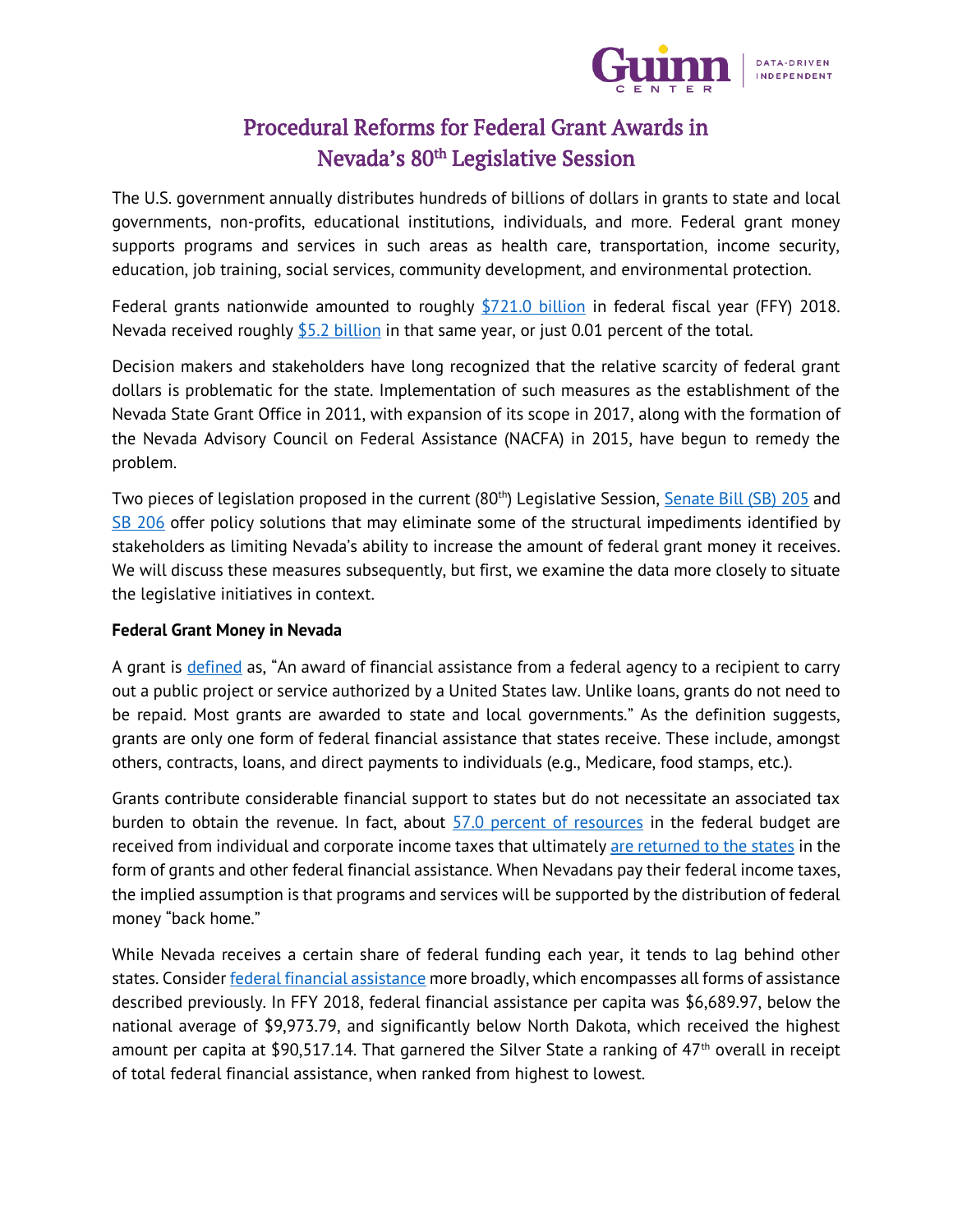

Despite the paucity of federal financial assistance more broadly, total federal grant money received in Nevada has increased over time, as shown in Figure 1.



**Figure 1. Federal Grants Awarded in Nevada (Current Dollars vs. Constant Dollars)**

Source: Grants: [USAspending.gov](https://www.usaspending.gov/#/) | Inflation Adjustment: U.S. Department of Labor, Bureau of Labor Statistics, "[CPI-All Urban Consumers \(Current Series\)](https://data.bls.gov/timeseries/CUUR0000SA0)"

The figure indicates that total federal grant money awarded to Nevada between FFY 2000 and FFY 2018 in current dollars (not adjusted for inflation) and constant dollars (inflation-adjusted) has kept apace of inflation over the 19-year period. Federal grants awarded to the state increased steadily from FFY 2000 to FFY 2003, before leveling off through FFY 2007. Total grant money declined slightly in FFY 2008, before increasing considerably in FFY 2009 with the addition of American Recovery and Reinvestment Act (ARRA) of 2009 funds. The next spike, in FFY 2015, signifies the first full year that Nevada's Medicaid expansion money was reflected in the federal grant award total. (Nevada Medicaid, Title XIX, is categorized as a grant, and expansion went into effect on January 1, 2014.) In constant dollars, total grants have increased by 172.4 percent between FFY 2000 and FFY 2018.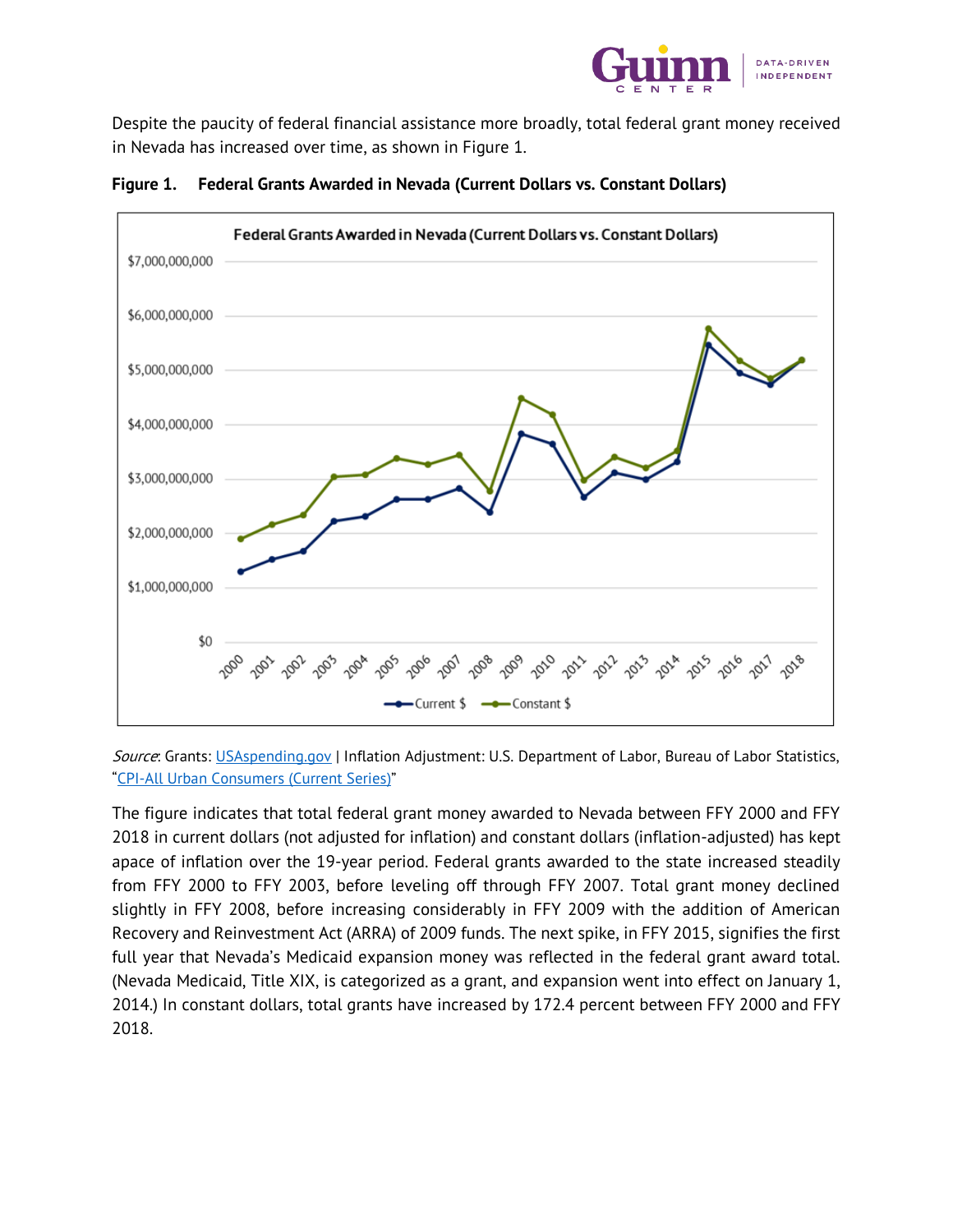

Figure 2 displays the relationship between federal grant money and all other forms of federal financial assistance.



## **Figure 2. Amount of Grants vs. Amount of All Other Federal Funds Awarded in Nevada (Percentage of the Total)**

Source: [USAspending.gov.](https://www.usaspending.gov/#/) Note: Each stacked column segment is calculated as a percentage of the total.

Total federal grant money awarded to the Silver State has been disproportionately low relative to all other federal financial assistance over the FFY 2008 – FFY 2018 time period. After reaching nearly one-third of all federal financial assistance in FFY 2015 and FFY 2017, federal grants dipped below the prior post-Medicaid expansion low of 26.5 percent in FFY 2016 to 25.6 percent in FFY 2018. This means that just over 25 cents of every federal dollar in Nevada was grant money, while the other 75 cents of each federal dollar were allocated to other forms of federal financial assistance.

Moreover, on a per-capita basis, Nevada trails other states in receipt of federal grant money. Table 1 presents data on population-adjusted federal grant amounts for FFY 2008 through FFY 2018 for Nevada and its Intermountain West neighbors.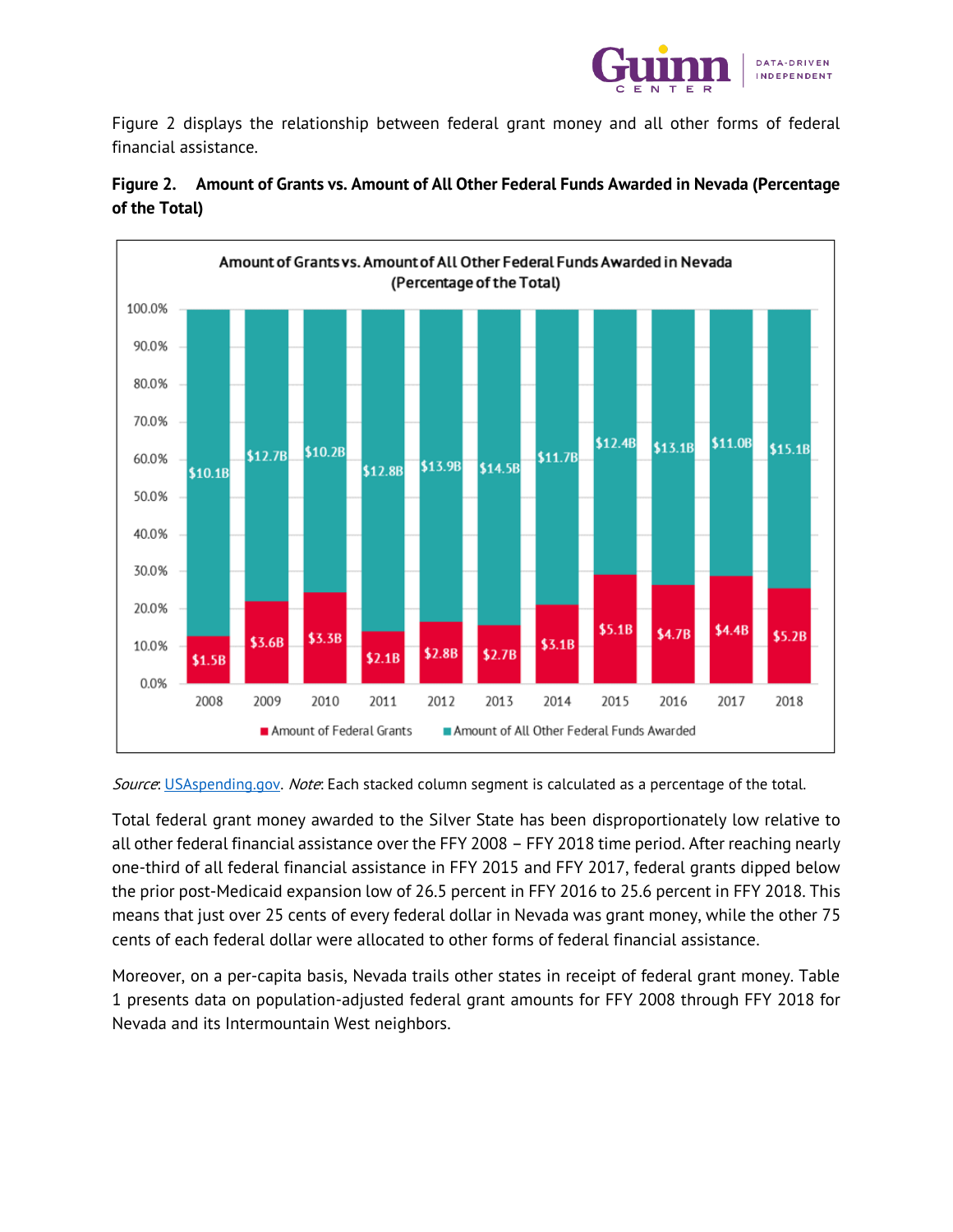

### **Table 1. Federal Grants Per Capita, Intermountain West States**

|                                                                                             | ARIZONA |    |                                                                                                |  | CALIFORNIA COLORADO |  | NEVADA  |  | NEW MEXICO                                      |  | <b>TEXAS</b> |    | <b>UTAH</b> |  |
|---------------------------------------------------------------------------------------------|---------|----|------------------------------------------------------------------------------------------------|--|---------------------|--|---------|--|-------------------------------------------------|--|--------------|----|-------------|--|
|                                                                                             | $(\$)$  |    | Amount Rank Amount Rank Amount Rank Amount Rank Amount Rank Amount Rank Amount Rank<br>$($ \$) |  | $($ \$)             |  | $($ \$) |  | $($ \$)                                         |  | $($ \$)      |    | $($ \$)     |  |
| FFY 2008 689.55                                                                             |         | 29 |                                                                                                |  |                     |  |         |  | 555.62 45 638.78 34 582.11 38 1,144.97 6 447.01 |  |              | 50 | 566.10 41   |  |
| FFY 2009 1,962.15 39 2,063.66 29 1,681.16 46 1,418.26 49 3,406.83 3 1,879.22 42 1,714.83 45 |         |    |                                                                                                |  |                     |  |         |  |                                                 |  |              |    |             |  |
| FFY 2010 2,139.36 19 1,741.88 37 1,634.34 41 1,252.33 50 2,914.36 5 1,766.11 33 1,676.66 40 |         |    |                                                                                                |  |                     |  |         |  |                                                 |  |              |    |             |  |
| FFY 2011 1,721.34 26 1,896.18 19 1,183.26 48 781.06 51 2,403.14 5 1,457.08 38 1,150.13 49   |         |    |                                                                                                |  |                     |  |         |  |                                                 |  |              |    |             |  |
| FFY 2012 1,633.33 31 1,601.40 32 1,334.02 41 1,030.04 49 2,749.17 5 1,420.15 36 1,292.14 43 |         |    |                                                                                                |  |                     |  |         |  |                                                 |  |              |    |             |  |
| FFY 2013 1,350.77 37 1,718.99 20 1,303.42 41 984.19 49 2,185.18 9 1,334.20 38 1,211.83 43   |         |    |                                                                                                |  |                     |  |         |  |                                                 |  |              |    |             |  |
| FFY 2014 1,900.21 28 2,002.10 23 1,696.57 35 1,136.59 50 2,617.36 6 1,463.67 44 1,353.22 47 |         |    |                                                                                                |  |                     |  |         |  |                                                 |  |              |    |             |  |
| FFY 2015 2,010.06 22 2,108.72 19 1,734.05 35 1,822.31 30 3,116.26 4 1,550.28 41 1,246.37 48 |         |    |                                                                                                |  |                     |  |         |  |                                                 |  |              |    |             |  |
| FFY 2016 2,055.88 24 2,398.71 15 1,850.21 33 1,603.35 43 2,705.48 7 1,603.46 42 1,331.25 48 |         |    |                                                                                                |  |                     |  |         |  |                                                 |  |              |    |             |  |
| FFY 2017 1,981.46 23 2,429.35 12 1,711.47 33 1,475.78 44 2,954.49 5 1,475.00 45 1,278.61 50 |         |    |                                                                                                |  |                     |  |         |  |                                                 |  |              |    |             |  |
| FFY 2018 2,258.90 24 2,565.91 15 1,790.87 39 1,713.69 44 3,340.61 3 1,808.25 38 1,391.92 51 |         |    |                                                                                                |  |                     |  |         |  |                                                 |  |              |    |             |  |

#### Federal Grants Per Capita, Intermountain West States

Source: Grants: [USAspending.gov](https://www.usaspending.gov/#/) | Population (for per capita adjustment): U.S. Census Bureau. [FFY 2008](https://factfinder.census.gov/faces/nav/jsf/pages/index.xhtml) - FFY [2016;](https://factfinder.census.gov/faces/nav/jsf/pages/index.xhtml) [FFY 2017;](https://www2.census.gov/programs-surveys/popest/tables/2010-2017/state/totals/nst-est2017-03.xlsx) and [FFY 2018.](https://www2.census.gov/programs-surveys/popest/tables/2010-2018/state/totals/nst-est2018-03.xlsx) Note: Ranked by the Guinn Center, from highest amount per capita to lowest (all states).

The general pattern places the state at or near the bottom of the rankings over the 11 years for which comparable data is available. Federal grants per capita were lowest in FFY 2008. After that, they increased in FFY 2009, with the infusion of ARRA funds, declined slightly in FFY 2010 and FY 2011, increased again in FFY 2012, and then decreased in FFY 2013. As with total federal grant money, Nevada saw an increase in grants per capita as a result of Medicaid expansion in FFY 2014 and FFY 2015. Federal grants per capita decreased thereafter in both in FFY 2016 and FFY 2017 but increased slightly in FFY 2018 to  $$1,713.69$ , which ranked it  $44<sup>th</sup>$  in the nation.

Figure 3 suggests that any understanding of the federal grant landscape in Nevada requires a grasp of Medicaid's influence on funding.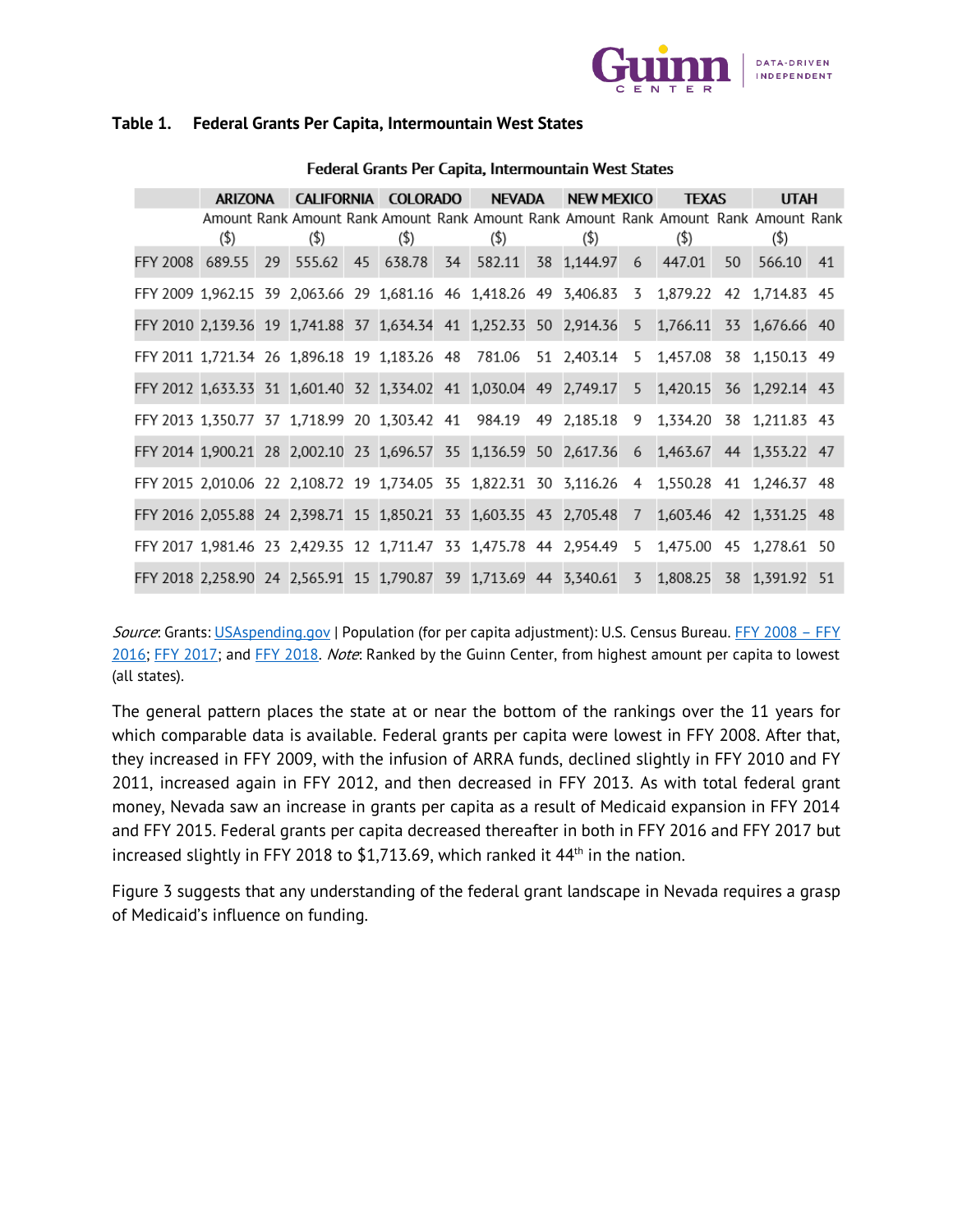





Source[: USAspending.gov.](https://www.usaspending.gov/#/) Note: Medicaid refers to Nevada Medicaid, Title XIX. "Without Medicaid" is a stylized calculation, as computed by the Guinn Center.

The dollar amount of grants awarded as a percentage of the dollar amount of all federal funds awarded in Nevada is displayed here: the burgundy line is the actual data, while the turquoise line shows the hypothetical case of Medicaid exclusion from the totality of grant awards. Up until the full year of Medicaid expansion money, that is, FFY 2015, the lines correspond with one another. Beginning in FFY 2015, however, the lines diverge considerably. Actual grant dollars, as a percentage of the total, spike to the 25 percent to 35 percent range. Hypothetical grant dollars exhibit a flattening-out effect, with a slight decrease, in the 10 percent to 15 percent range. In FFY 2018, the lines begin to converge again, which might portend a lessening of the "Medicaid effect."

## **Structural Limitations and Proposed Policy Solutions**

In general, though, Medicaid skews the grant picture, and in so doing, suggests that Nevada's grant performance is more robust than in actual practice. Medicaid is not the contributing factor to the state's comparative weakness in increasing federal grant dollars—the point is that improvement over time may be attributed to Medicaid expansion, but it is not a zero-sum game. The issue pertains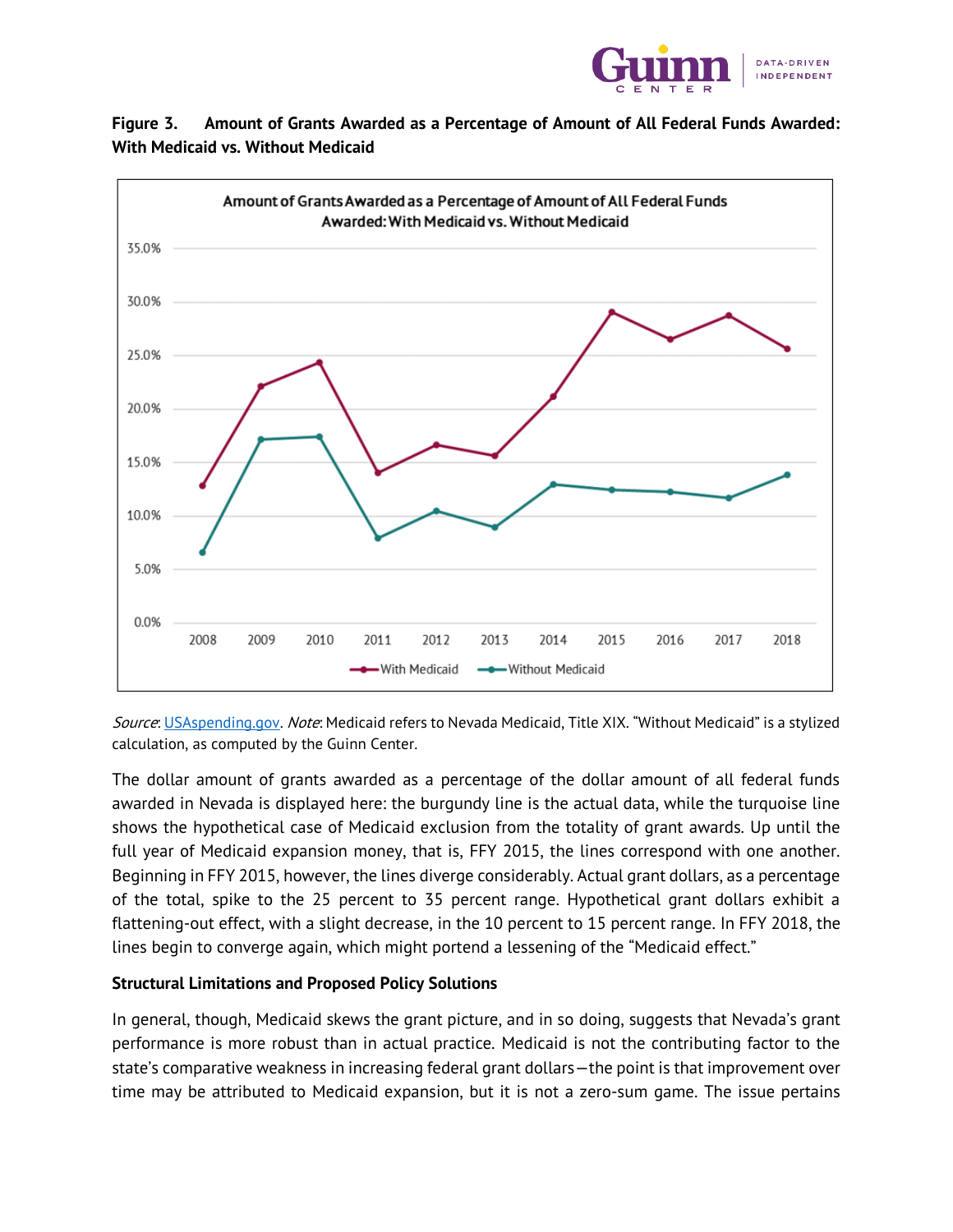

more saliently to competitively-awarded grants, such as project grants and cooperative agreements. [These grants](https://blog.grants.gov/2016/07/13/what-is-a-formula-grant/) require an application process, with competitive review and selection, unlike formula grants, which need meet only certain statistical criteria (e.g., Medicaid).

In [FFY 2017,](https://www.usaspending.gov/#/) the last year for which we could obtain complete data, project grants represented approximately 5.9 percent of total federal grant money received in Nevada, while cooperative agreements amounted to roughly 3.3 percent of the total. [Nationwide,](https://www.ffis.org/sites/default/files/public/publications/primer_2015.pdf) while competitive grants constitute around 87.0 percent of all grant programs, they contribute just a 6.0 percent share of total federal grant funding.

Stakeholders in Nevada have posited that procedural and structural barriers inhibit grant procurement in the state and that administrative processes could be improved to boost competitiveness. While several impediments have been identified, two are especially pronounced and have received attention from legislators in the current  $(80<sup>th</sup>)$  Session: (1) a lack of match funding available for grants; and (2) delays in state approval for federal grant proposals. Senate Bill (SB) 205 and SB 206 in the 80<sup>th</sup> (2019) Legislative Session, respectively, propose to remedy these institutional obstacles. We will discuss each in turn.

A "'match' is the non-federal share of costs that [the grantee or the grantee's partners are required to](https://www.nicwa.org/wp-content/uploads/2016/11/2012_GrantMatch_FactSheet.pdf)  [contribute to accomplish the purposes of the grant.](https://www.nicwa.org/wp-content/uploads/2016/11/2012_GrantMatch_FactSheet.pdf)" Matches may be [required](https://www.nicwa.org/wp-content/uploads/2016/11/2012_GrantMatch_FactSheet.pdf) for cost-sharing purposes and/or to demonstrate project sustainability. Currently, Nevada has no provision in law that maintains a fund to provide match dollars, meaning that some governmental and non-profit organizations that operate on thin budgets lack the capacity to compete for grants. This can create a vicious circle, whereby a given entity does not meet the selection criteria for competitiveness but cannot receive money that would aid in service delivery.

[SB 205](https://www.leg.state.nv.us/App/NELIS/REL/80th2019/Bill/6349/Text) seeks to redress this problem by establishing a pilot program to award matching funds to certain governmental and non-profit organizations for applications in which a match is a required as a condition of the grant. It would make an appropriation of \$5 million from the General Fund— Nevada's major operating fund—over the upcoming biennium, with \$2.5 million appropriated in each state fiscal year (SFY) 2020 and SFY 2021. The bill sets forth certain requirements, such as demonstrated financial need on the part of the applicant, amongst others, and the money would be awarded through the Office of Grant Procurement, Coordination and Management of the Nevada Department of Administration.

In the first hearing of the bill on March 25, 2019, [supporters asserted](http://nvleg.granicus.com/MediaPlayer.php?event_id=21117) that the legislation would eliminate a barrier to the receipt of federal grant money, driving competitiveness in the process. Given that it would be created as a pilot program, state officials would have the opportunity to quantify its efficacy. Julia Peek, Deputy Director–Programs for the Nevada Department of Health and Human Services (DHHS)[, testified](http://nvleg.granicus.com/MediaPlayer.php?event_id=21117) as neutral; she observed that the agency had lost opportunities for federal grant money because of the inability to raise a match. No one testified in opposition.

[SB 206](https://www.leg.state.nv.us/App/NELIS/REL/80th2019/Bill/6350/Text) intends to ameliorate a barrier to grant administration, that is, delays in state action for federal grant approval. Existing law requires the Interim Finance Committee (IFC), which is [composed](http://budget.nv.gov/Interim-Finance-Committee/) of members of the Senate Committee on Finance and the Assembly Committee on Ways and Means,